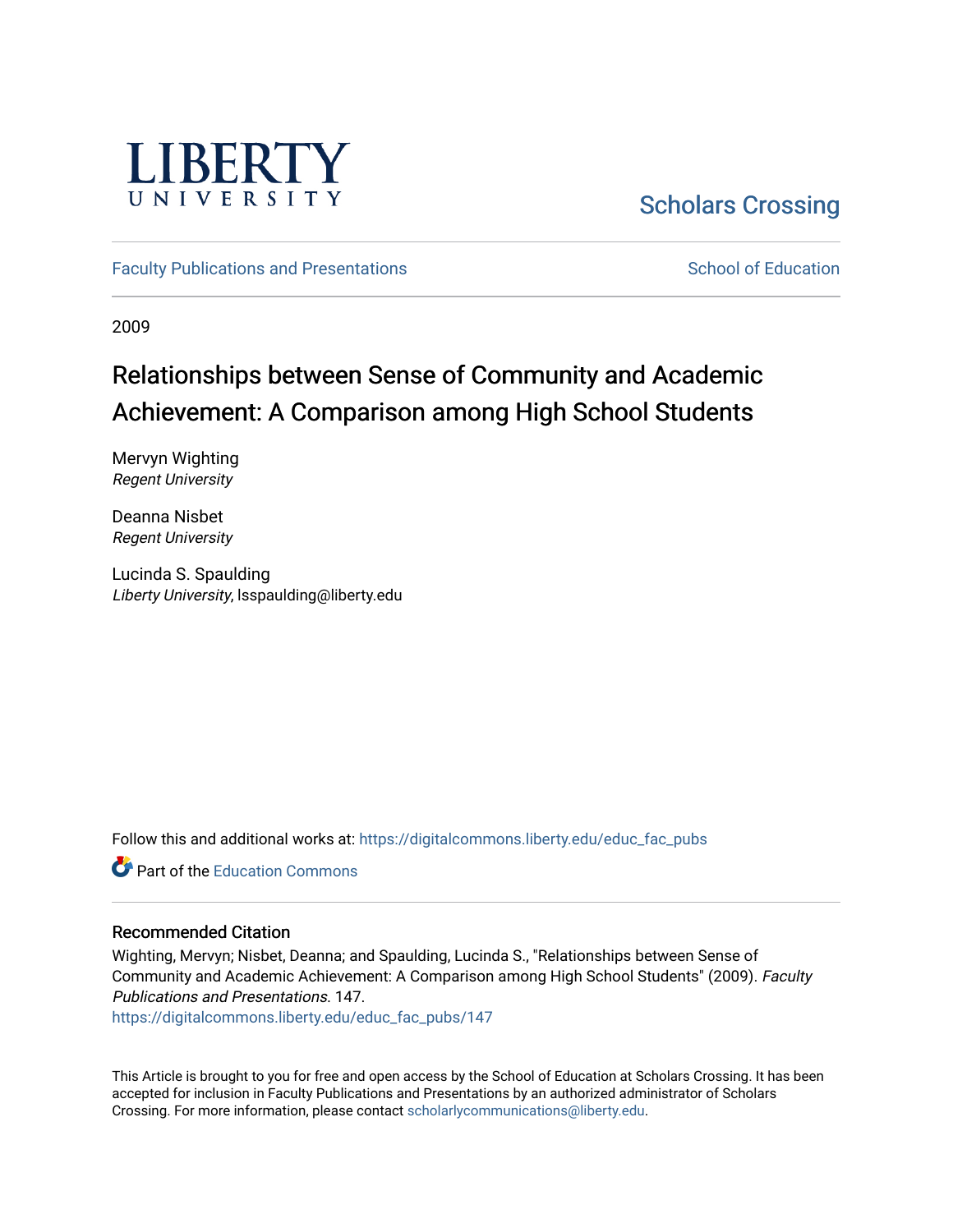# **Relationships between Sense of Community and Academic Achievement: A Comparison among High School Students**

Mervyn Wighting, Regent University, VA, USA Deanna Nisbet, Regent University, VA, USA Lucinda Spaulding, Liberty University, VA, USA

*Abstract: This paperreports on a research study measuring the constructs of community and academic achievement and examining the relationship between them. The authors' research compares sense of community and academic achievement among 11th grade students attending three independent high schools in a southeastern US state. Implications for teachers of high school students are discussed.*

Keywords: Sense of School Community, Academic Achievement, High School Students

R **ECENT RESEARCH REGARDING** school effectiveness offers a number of suggested ways in which student achievement can be influenced by the overall characteristics of the school and classroom environments (e.g. Stoll, Fink & Earl, 2003; Huffman & Hipp, 2003; Rutter & Maughan, 2002). One recommendation in the literature to improve school effectiveness is to develop the concept of schools as communities, each with its own school climate and student support system.

# **Sense of Community**

A school community is a learning environment where teamwork is prevalent, diversity is incorporated, and individuals care about, trust, and respect each other. Community members share a vision for the future of the school, a common sense of purpose, and a common set of values. Rovai, Wighting, and Lucking (2004) theorize that sense of community in an educational setting includes two underlying dimensions, which one can label social community and learning community. Social community represents the feelings of the community of students regarding their spirit, cohesion, trust, safety, interactivity, interdependence, and sense of belonging. Learning community consists of the feelings of community members regarding the degree to which they share group norms and values and the extent to which their educational goals and expectations are satisfied by group membership. Mitchell and Sackney (2000) define a learning community as "a group of people who take an active, reflective, collaborative, learning-oriented and growth-promoting approach towards the mysteries, problems and perplexities of teaching and learning" (p. 9). Tinto (1997) maintains that students require academic, social, and personal support from their school. This support, whatever its form, needs to be readily available and connected to other parts of the students' total school experience. Beneficial educational outcomes are also supported by Astin's (1984) theory of involvement, which suggests that students learn more when they are more involved

The International Journal of the Humanities

Volume 7, Number 3, 2009, http://www.Humanities-Journal.com, ISSN 1447-9508 © Common Ground, Mervyn Wighting, Deanna Nisbet, Lucinda Spaulding, All Rights Reserved,

Permissions: cg-support@commongroundpublishing.com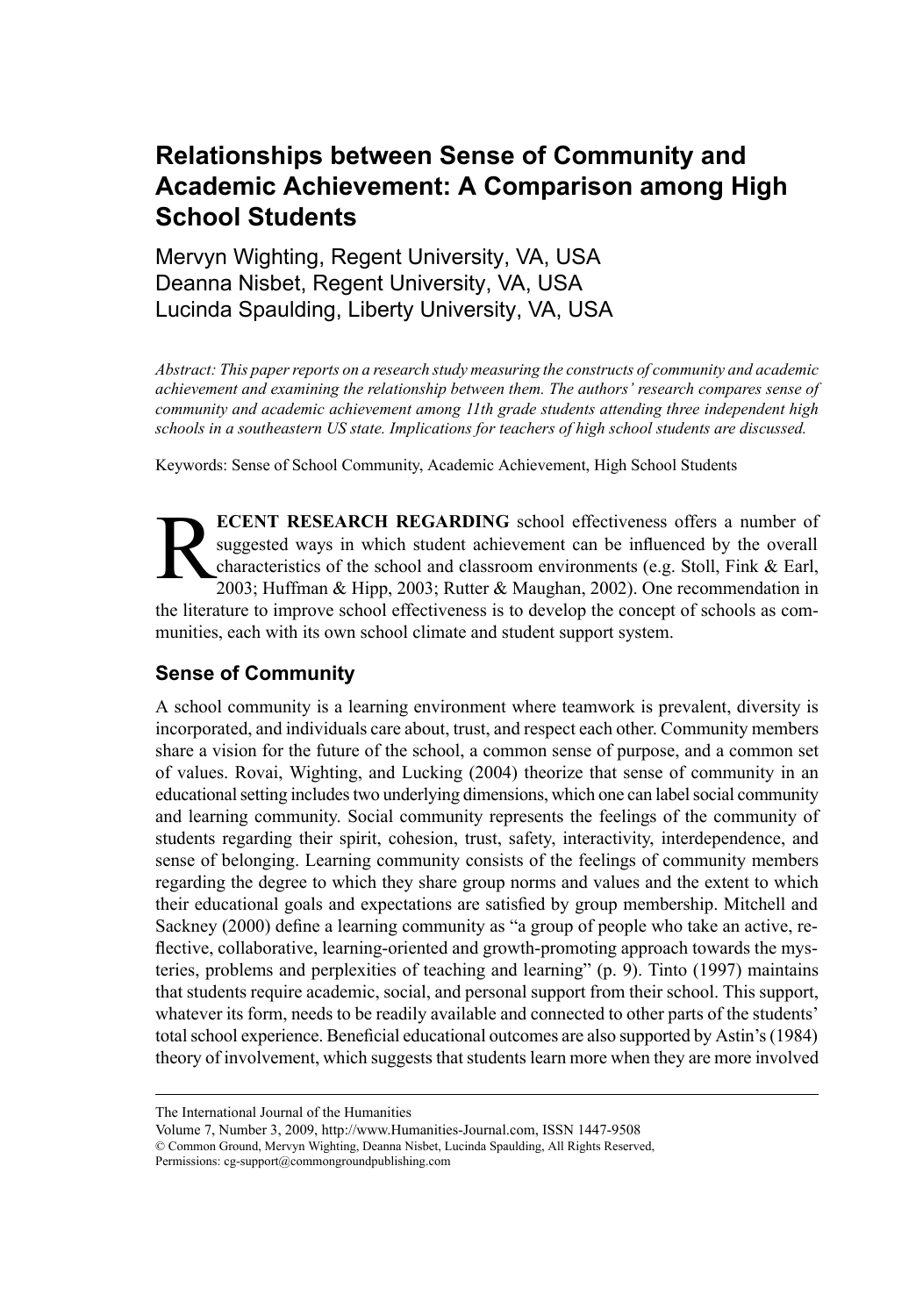in both the academic and social aspects of the school experience. Consequently, learning has important social and cognitive dimensions and occurs most effectively when the school provides a positive social environment with a strong sense of community.

## **Sense of Community and Academic Achievement**

Academic achievement can be measured in a number of different ways. According to the Center for American Progress (2006), over 50 different measures of student performance exist in the United States. Each state chooses its own standardized test to measure achievement, and individual school divisions may measure students using grade point averages and performance on school-designed tests. Alternative means of assessment such as portfolio review are used in some states. This wide variation across the nation may make it difficult for parents and teachers to gauge accurately how well their children are learning in comparison to their peers. While much of the literature points to the notion of increased academic achievement being associated with sense of community (e.g. Overbaugh & Lin, 2006; Wighting, 2006), few studies have directly explored this type of relationship. Furthermore a review of the literature revealed no published studies that utilized standardized measures to compare sense of community and academic achievement among high school students.

#### **Purpose**

The current study examines the relationship between sense of community and academic achievement among 11<sup>th</sup> grade high school students and explores implications for teachers. The researchers measured the sense of community within the institutions as a whole and compared the level of community to a measurement of academic achievement among students at three independent high schools. The purpose of thisstudy isto examine these two constructs and to address the following research questions:

- 1. Is there a relationship between sense of community and academic achievement?
- 2. Are there any significant differences in either sense of community or academic achievement by gender?

# **Methodology**

#### *Participants*

A nonrandom sample of 176 students from three independent high schools in Virginia participated in this study.Parental permission was obtained from each voluntary participant. Due to some respondents being unable to recall their PSAT scores  $(n = 16)$  or self-reporting scores that were outside the range of the sum of the three subparts (60 to 240) of the assessment  $(n = 10)$ , 26 cases were not included in the dataset. Descriptive statistics for the final sample of students  $(N = 150)$  are presented in Table 1.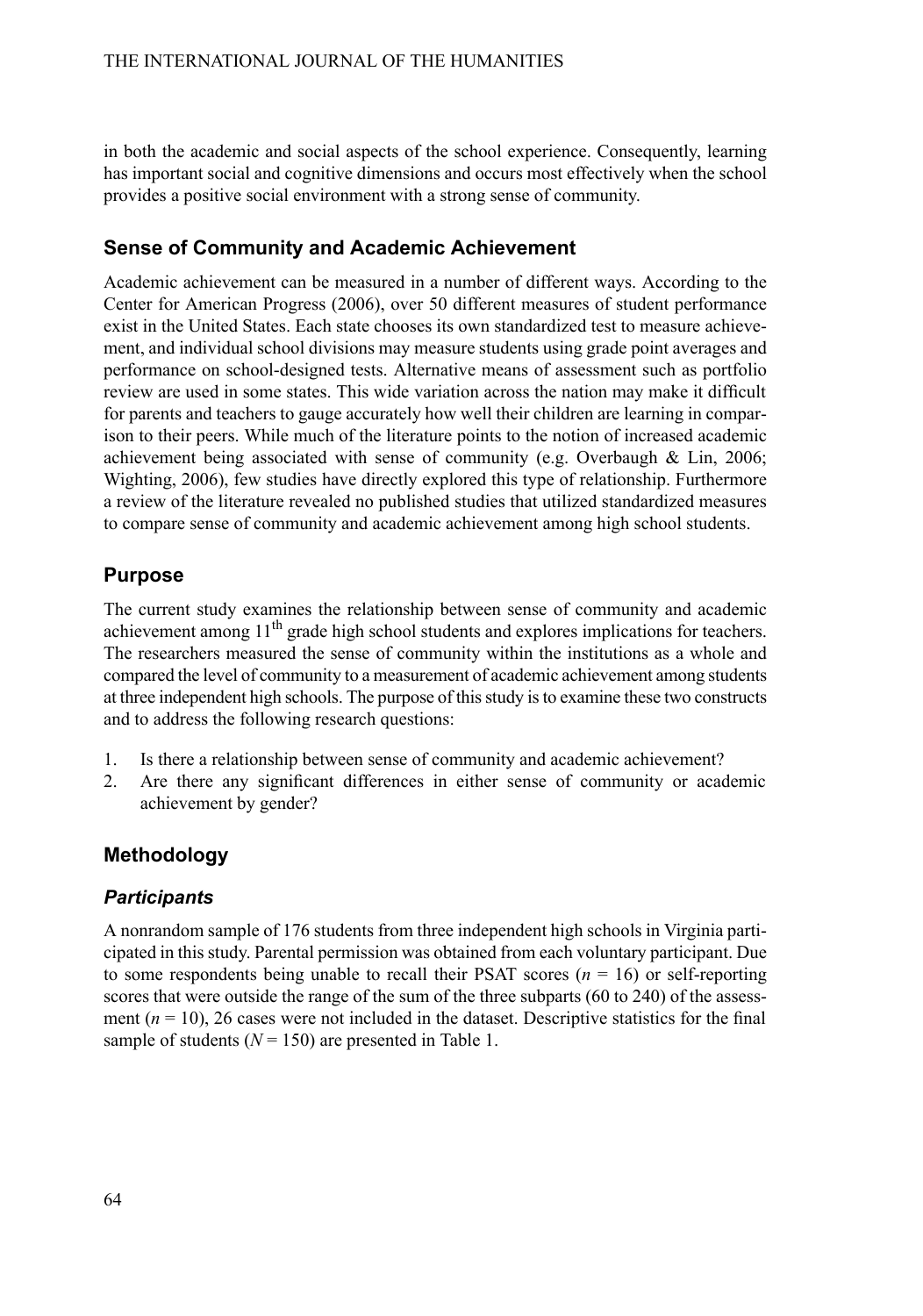| Variable |           |                  | $\frac{1}{2}$ | <b>Variable</b>  |                        |                | $\frac{0}{0}$ |  |  |
|----------|-----------|------------------|---------------|------------------|------------------------|----------------|---------------|--|--|
| School   |           | $\boldsymbol{n}$ |               | Gender           |                        | n              |               |  |  |
|          | A         | 32               | 21.3          |                  | Female                 | 69             | 46.6          |  |  |
|          | B         | 42               | 28.0          |                  | Male                   |                | 53.4          |  |  |
| C        |           | 76               | 50.7          |                  |                        |                |               |  |  |
|          |           |                  |               | Ethnicity        |                        |                |               |  |  |
| Age      |           |                  |               | African-American | 9                      | 6.0            |               |  |  |
|          | $13 - 14$ | 1                | 0.7           |                  | Asian/Pacific Islander | $\overline{4}$ | 2.7           |  |  |
|          | $15 - 16$ | 90               | 60.4          |                  | Caucasian              | 117            | 78.5          |  |  |
|          | $17 - 18$ | 58               | 38.9          |                  | Hispanic               | $\overline{4}$ | 2.7           |  |  |
|          |           |                  |               | Other            |                        | 15             | 10.1          |  |  |

**Table 1: Descriptive Statistics on Demographic Variables**

 $N = 150$ . Only 149 participants divulged information about their ethnicity, 148 about their gender, and 149 about their age.

## *Instrumentation*

Sense of community was measured using the *Classroom and School Community Inventory (CSCI)*, developed by Rovai, Wighting, and Lucking (2004). This valid and reliable instrument measures the construct of psychological sense of community on a school-wide basis; furthermore it is able to discriminate between classroom community and school community. The authors report an extensive collection of reliability and validity data, which is summarized below.

Internal consistency estimates of reliabilities for the classroom form and the school form using Cronbach's coefficient alpha were .84 and .83 respectively. Additionally, internal consistency coefficients for the social community and learning community subscales of the classroom form were .90 and .87 respectively, and for the school form the coefficients were .85 and .82 respectively. This study incorporated the school form of the instrument.Stability estimates for each scale using Pearson *r* correlation coefficients and a two-week interval between pretest and posttest measurements were .91. The survey items are worded suitably for use with the target population, with a Flesch Reading Ease score of 81.1 on a 100-point scale (the higher the score, the easier it is to understand).

With this particular study examining the relationship between sense of community and academic achievement in 150 high school students, the overall internal consistency of the school form measure using Cronbach's alpha was .84. The internal consistency coefficients for the social community and learning community subscales of the school form were .87 and .73 respectively. All reliability coefficients are above the accepted social science cutoff of .70 (Nunnaly, 1978).

The construct of academic achievement was operationalized using the *Preliminary SAT/ National Merit Scholarship Qualifying Test (PSAT/NMSQT).* In 2007, the *PSAT/NMSQT* wastaken by more than 3.4 million students worldwide (College Board, 2008). Cosponsored by the College Board and the National Merit Scholarship Corporation, this valid and reliable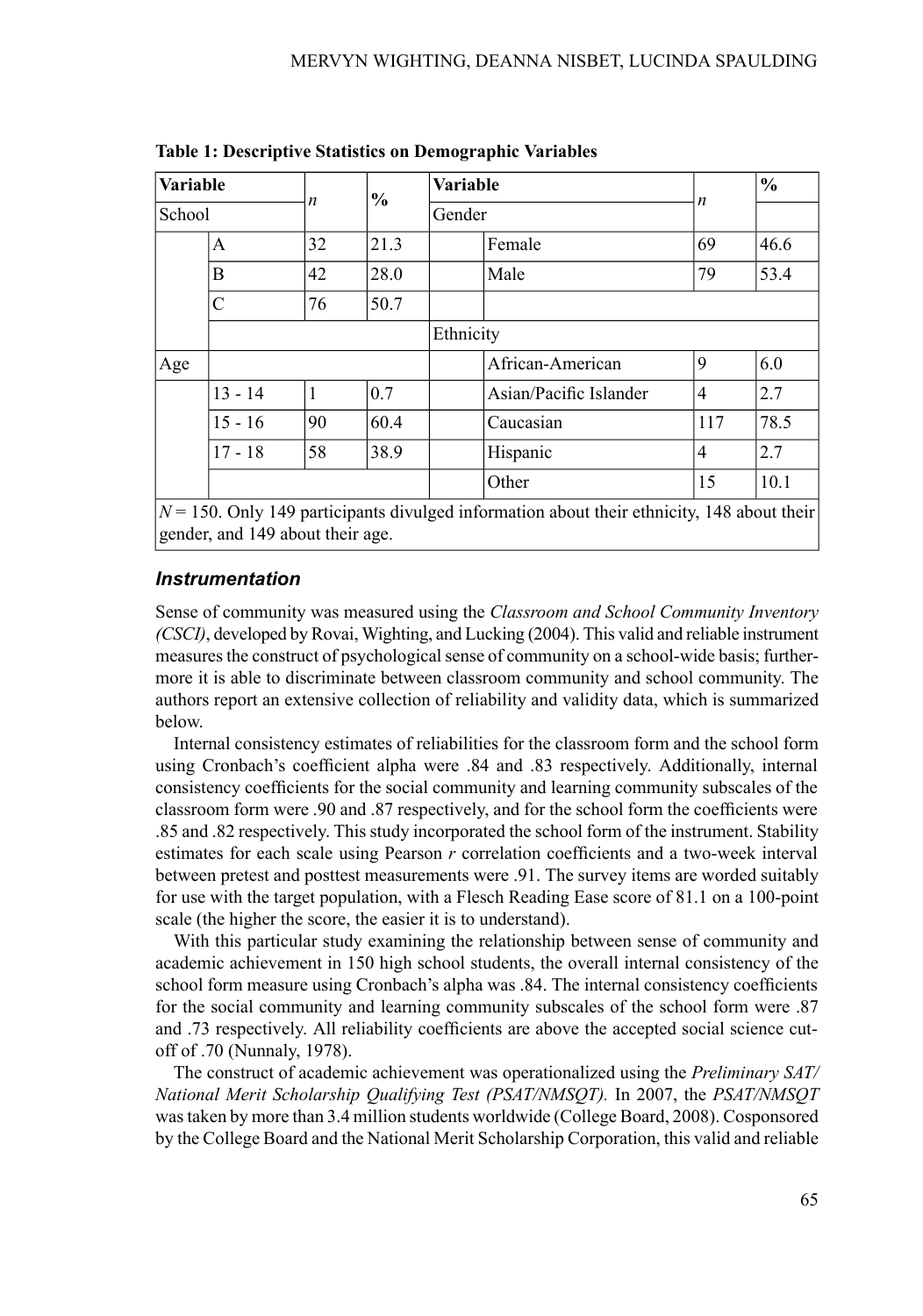standardized test is designed to serve as a practice test for the *Scholastic Aptitude Test (SAT)* and to screen candidates for the National Merit Scholarship.

The *PSAT/NMSQT* assesses critical reasoning skills and encompasses three areas that are important for success in college: critical reading, mathematics, and writing skills (The College Board, 2008). Additionally, it is reported as having a moderate to strong correlation with key measures of academic success in high school, such as Advanced Placement (AP) participation and exam scores, overall grade point average, number of advanced courses taken in a particularsubject area, etc. (College Entrance Examination Board, 1997; Ewing, Camara, & Millsap, 2006; Milewski & Sawtell, 2006). *PSAT/NMSQT* Scores are reported on a scale of 20 to 80 for each of the three areas assessed. In 2008, the average score for high school juniors nationwide was 47 in Critical Reading, 49 in Mathematics, and 46 in Writing Skills (for a total score of 142); and the average Selection Index for a National Merit Scholarship was a total score of 147 (College Board, 2008).

The most extensive study commissioned by the College Board to establish validity of the *PSAT/NMSQT* as a measure of high school academic success was conducted by Milewski and Sawtell (2006). Participants in the study were 857,375 students who took the *PSAT/NMSQT* during their junior year of high school. Findings revealed a moderate to strong correlation between *PSAT/NMSQT* scores and several key measures of academic success in high school, including the following: high school grade-point average, years of study within an academic area, rigorous course participation, academic intensity, and participation in Advanced Placement (AP) courses (Milewski & Sawtell, 2006). The strongest areas of correlation were between *PSAT/NMSOT* composite scores and academic intensity in math/science and humanities/social science  $(r = .62)$  and high school GPA  $(r = .53)$ . Additionally, results indicated that taking more than four years of study in an academic subject area or participating in an honors course was associated with notably higher scores (as much as 15 points higher on the 20-to-80 *PSAT/NMSQT* composite score scale) (Milewski & Sawtell, 2006, p. 14).

#### **Results**

Test assumptions were evaluated prior to analysis. Boxplots were generated to screen the data for outliers and two extreme outliers were identified and removed. Assumptions for normality on the new dataset  $(N = 150)$  were evaluated using the Kolmogorov-Smirnov (K-S) test and revealed some deviations from normality. Because assumptions for normality were not met, the Spearman rho was used to evaluate the relationship between reported PSAT scores and student measures on the Total Sense of Community, Social Community, and Learning Community scales.

The self reported PSAT scores and Total Sense of Community scale for the whole data set ( $N = 150$ ) indicated a slight positive (Spearman rho) rank-order correlation of  $r_s = 0.17$  $(p = .03)$ , accounting for 3% of the variance. The scatterplot in Figure 1 demonstrates the slight positive linear relationship between the two variables. There was no correlation in the data set between PSAT scores and the subscales of Social Community and Learning Community. Intercorrelations are presented in a correlation matrix in Table 2.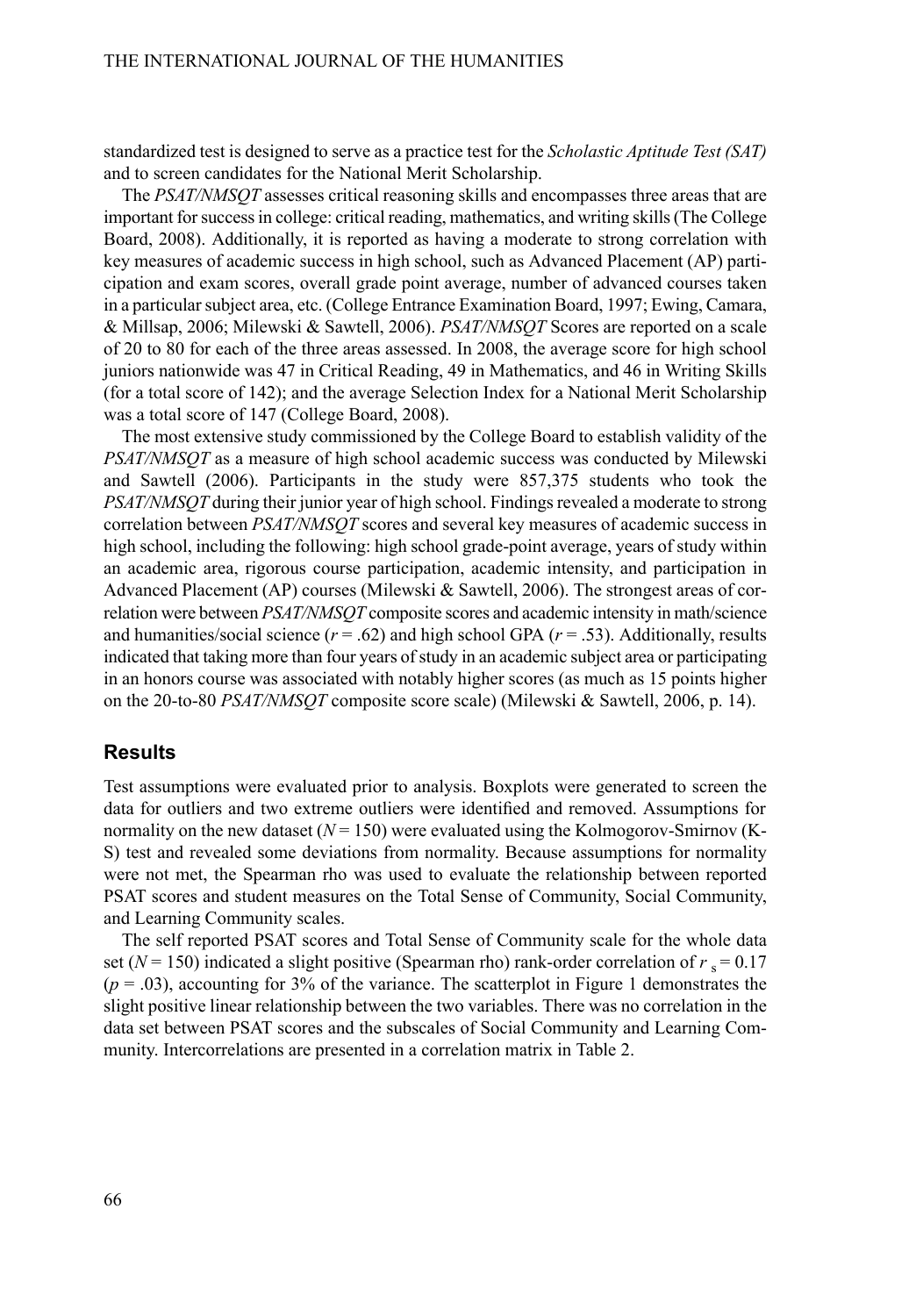

Figure 1: Scatterplot between Reported PSAT Scores and Total Sense of Community

| <b>Total Data Set</b><br>$(N = 150)$                                                                                                 | <b>PSAT</b> | <b>Total Sense of</b><br><b>Community</b> | Social<br>Community | Learning<br>Community |
|--------------------------------------------------------------------------------------------------------------------------------------|-------------|-------------------------------------------|---------------------|-----------------------|
| <b>PSAT</b>                                                                                                                          |             | $0.17*$                                   | 0.12                | 0.13                  |
| Total Sense of<br>Community                                                                                                          |             |                                           | $0.88**$            | $0.75**$              |
| Social Community                                                                                                                     |             |                                           |                     | $10.39**$             |
| Learning Com-<br>munity                                                                                                              |             |                                           |                     |                       |
| <i>Note:</i> *Correlation is significant at the .05 level (2-tailed); **Correlation is significant at<br>the .01 level $(2$ -tailed) |             |                                           |                     |                       |

**Table 2: Spearman Rho Correlations between PSAT and Sense of Community Scores**

Three additional correlational analyses were conducted to evaluate the relationship between reported PSAT scores and student measures on the Total Sense of Community, Social Community, and Learning Community scales *by school*. The self reported PSAT scores and Total Sense of Community scale for School A indicated a moderate positive (Spearman rho) rank-order correlation of  $r_s = 0.42$  ( $p = .02$ ), accounting for 18% of the variance. The self reported PSAT scores and Learning Community subscale indicated a moderate positive (Spearman rho) rank-order correlation of  $r_s = 0.56$  ( $p < .01$ ), accounting for 31% of the variance. There was no correlation between PSAT scores and the Social Community subscale for School A. Intercorrelations are presented in a correlation matrix in Table 3.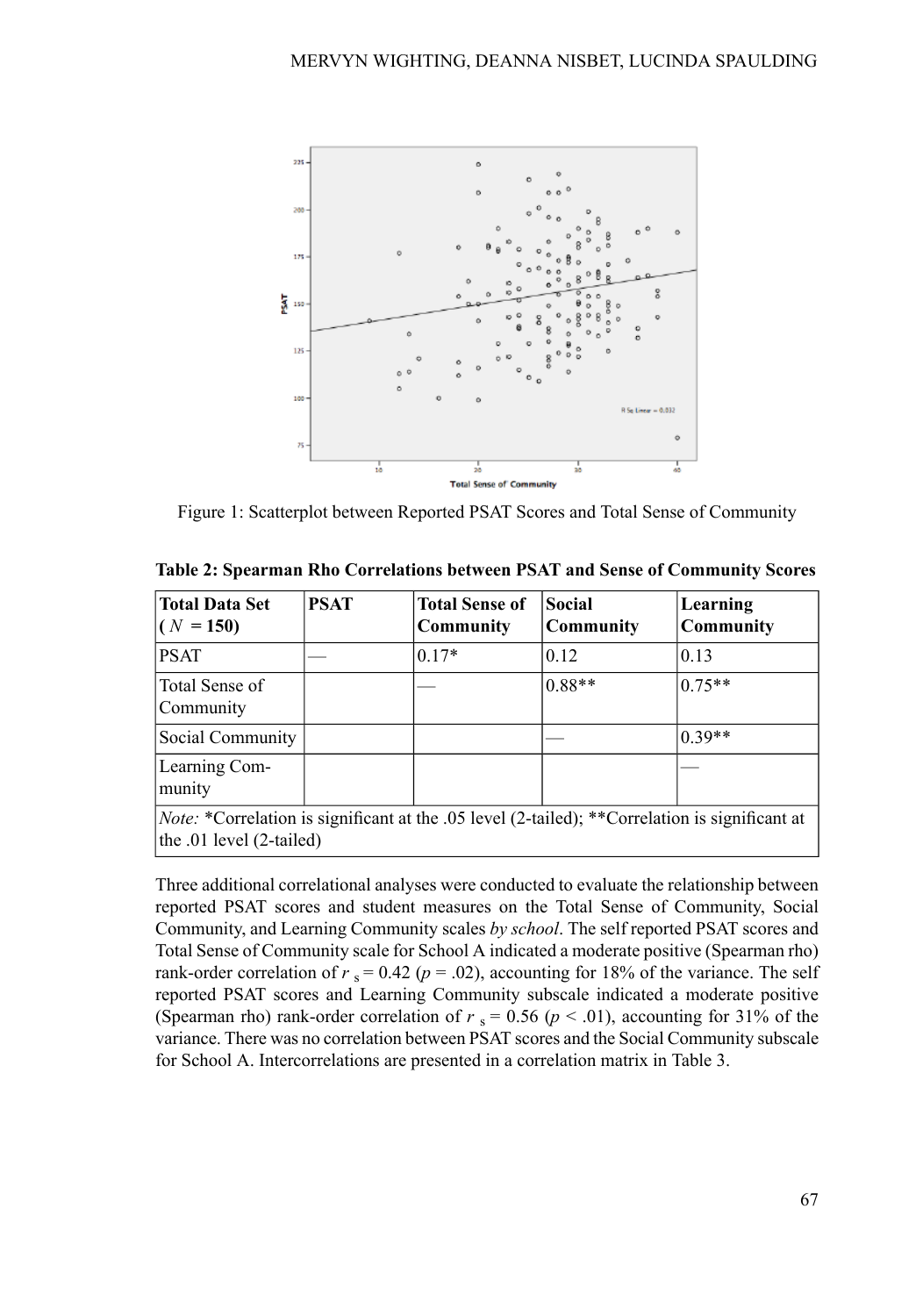| School A ( $n = 32$ )                                                                                                             | <b>PSAT</b> | <b>Total Sense of</b><br>Community | <b>Social</b><br> Community | Learning<br><b>Community</b> |  |  |  |
|-----------------------------------------------------------------------------------------------------------------------------------|-------------|------------------------------------|-----------------------------|------------------------------|--|--|--|
| <b>PSAT</b>                                                                                                                       |             | $0.42*$                            | 0.18                        | $0.56**$                     |  |  |  |
| Total Sense of Com-<br>munity                                                                                                     |             |                                    | $0.86**$                    | $0.74**$                     |  |  |  |
| Social Community                                                                                                                  |             |                                    |                             | 0.34                         |  |  |  |
| Learning Community                                                                                                                |             |                                    |                             |                              |  |  |  |
| <i>Note:</i> *Correlation is significant at the .05 level (2-tailed); **Correlation is significant at<br>the .01 level (2-tailed) |             |                                    |                             |                              |  |  |  |

**Table 3: School A: Spearman Rho Correlations Between PSAT Scores and Sense of Community Scores**

There were no significant correlations in the data set for School B (*n* = 42) or School C (*n*  $= 76$ ) between self reported PSAT scores and student measures of Total Sense of Community, Social Community, and Learning Community scales. Means and standard deviations on the variables according to schools are presented in Table 4.

| <b>Dependent Variables</b>                                                                           |        |           | School A ( $n = 32$ ) School B ( $n = 42$ ) School C ( $n = 87$ ) |           |        |       |  |
|------------------------------------------------------------------------------------------------------|--------|-----------|-------------------------------------------------------------------|-----------|--------|-------|--|
|                                                                                                      | M      | <b>SD</b> | M                                                                 | <b>SD</b> | M      | SD    |  |
| <b>PSAT</b>                                                                                          | 147.91 | 28.52     | 142.83                                                            | 25.41     | 166.49 | 24.52 |  |
| Total Sense of Community 24.91                                                                       |        | 6.43      | 27.36                                                             | 5.57      | 28.57  | 5.70  |  |
| Social Community                                                                                     | 12.38  | 4.61      | 13.14                                                             | 4.53      | 14.43  | 3.80  |  |
| Learning Community                                                                                   | 12.53  | 3.23      | 14.21                                                             | 2.42      | 14.13  | 2.70  |  |
| $N_{\text{obs}}$ DCAT seeing sep repair from a levy of 60 to a high of 240; Total Cance of Community |        |           |                                                                   |           |        |       |  |

**Table 4: Descriptive Statistics on Variables by School**

*Note*: PSAT scores can range from a low of 60 to a high of 240; Total Sense of Community scores can range from a low of 0 to a high of 40; Social Community and Learning Community scores can range from a low of 0 to a high of 20.

A one-way multivariate analysis of variance (MANOVA) was conducted to determine the effect of gender on students' reported PSAT scores and measures on the Total Sense of Community, Social Community, and Learning Community scales. Despite some violations to normality, MANOVA are robust to moderate violations aslong asthey are due to skewness rather than extreme outliers (Grimm & Yarnold, 1995; Tabachnick & Fidell, 2001). Assumptions for homogeneity of variances were evaluated using Levene's Test and were found tenable for each factor  $(p > .05)$ . The one-way MANOVA revealed a non significant main effect, Pillai's Trace = .02,  $F(3, 144) = 1.15$ ,  $p = .33$ , multivariate  $\eta^2 = .02$ , indicating that there are no significant differences by gender on any of the four measures. Table 5 displays the means and standard deviations on the dependent variables for each gender.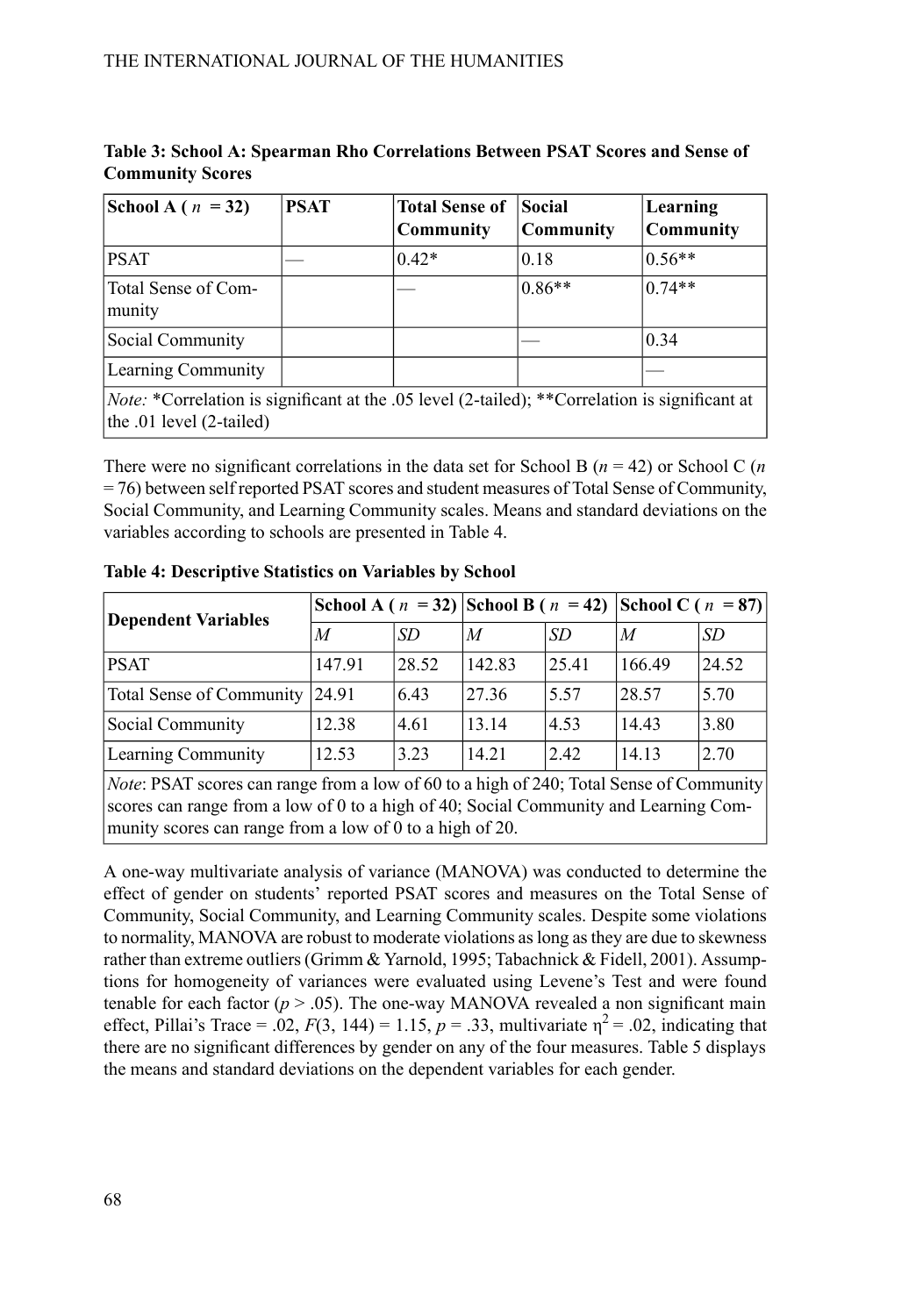| <b>Dependent Variables</b> | Female ( $n = 69$ )   Male ( $n = 79$ ) |           | Total ( $N = 148$ ) |           |        |           |
|----------------------------|-----------------------------------------|-----------|---------------------|-----------|--------|-----------|
|                            | M                                       | <b>SD</b> | M                   | <i>SD</i> | M      | <i>SD</i> |
| PSAT                       | 155.97                                  | 27.25     | 155.04              | 27.58     | 155.47 | 27.33     |
| Total Sense of Community   | 28.28                                   | 5.34      | 26.78               | 6.41      | 27.48  | 5.97      |
| Social Community           | 14.33                                   | 4.03      | 13.05               | 4.40      | 13.65  | 4.27      |
| Learning Community         | 13.94                                   | 2.54      | 13.05               | 3.04      | 13.83  | 2.81      |

**Table 5: Descriptive Statistics on Variables by Gender**

*Note*: PSAT scores can range from a low of 60 to a high of 240; Total Sense of Community scores can range from a low of 0 to a high of 40; Social Community and Learning Community scores can range from a low of 0 to a high of 20.

## **Discussion**

The results of this small-scale study reveal a relationship between sense of community and academic achievement; overall a slight positive correlation exists between the two constructs.

Additionally, the results show that in one of the schools sampled (School A) there was a moderate positive correlation between the sub-scale of Learning Community and academic achievement, as well as a moderate positive correlation between Total Sense of Community and academic achievement; however, these correlations were not present in either of the other two schools.

This difference may be explained by social or educational factors not measured in this study. For example, one of the three schools (School C) is distinctly college preparatory, and although Schools A and B also prepare students for college, that is not part of their stated mission. Interestingly, School C had the highest mean score for Total Sense of Community  $(M = 28.57)$ , as well as the highest mean PSAT score  $(M = 166.49)$ ; yet the correlation between the two was not statistically significant. In School A, a moderate correlation was found between both Total Sense of Community and PSAT score, as well as between Learning Community and PSAT score; and although the student population and culture in Schools A and B are relatively similar, these correlations were not found for School B. The study data are insufficient to enable conclusions to be drawn about these particular differences among the schools.

Finally, study findings reveal (Table 5) that in addition to there being a relationship between sense of community and academic achievement, the recorded sense of community is higher for females than for males. Previous research (e.g. Rovai & Baker 2005; Wighting, 2006) has reported similar findings.

Results of the current study are significant for future educational research and practice. The study is an important first step in investigating the complex interaction between students' sense of community and educational outcomes in high schools. The positive correlations reported herein warrant consideration by practicing classroom teachers and school administrators, because the data indicate that thisline of research may lead to waysto improve student learning.

Several limitations of the current study, however, should be noted. Sample size was relatively small  $(N = 150)$ , and the three schools included in the study were independent secondary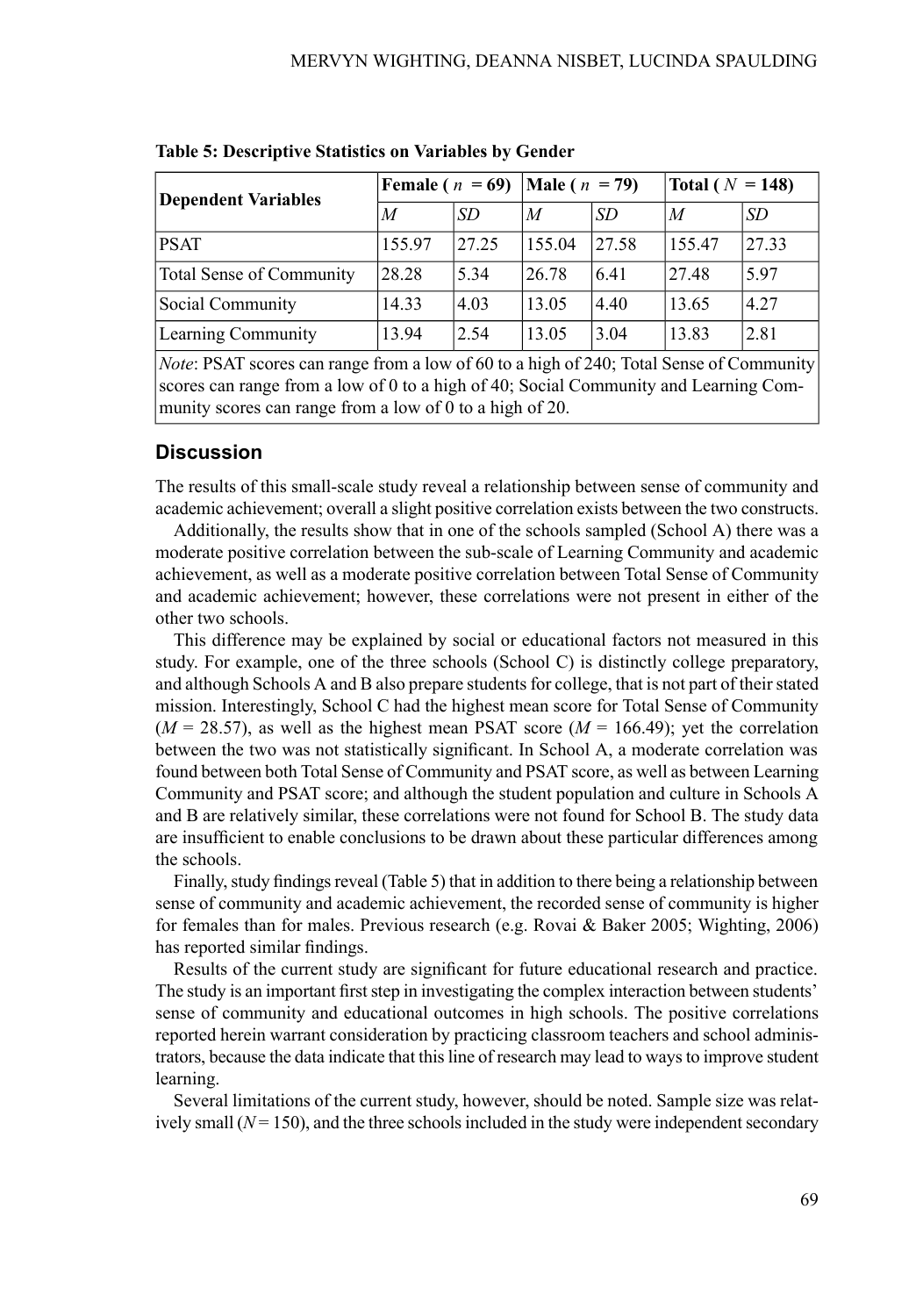schools in an urban environment. Results of this research can only be generalized to a similar population of participants; thus, findings may be different among students from other types of high schools (e.g., public schools) or in schools located in different environments. An additional limitation of this study was the self-report nature of the instrument employed in this study. It is recognized that subjects taking part in research studies involving self-report instruments are often reluctant to report negative experiences. Finally, correlation does not imply causation. Clearly, further research is needed to more fully explore the constructs of sense of community and academic achievement.

# **Recommendations for Further Research**

Future research can build upon the present small-scale study by replicating the research with a larger sample size and in more diverse settings. It is recommended that further studies into the various relationships between sense of community and academic achievement be conducted in a variety of secondary schools, using multiple measures of academic achievement. Finally, additional exploration of the gender differences found in this study is recommended. Statistical procedures such as canonical correlation may be incorporated to isolate social and educational variables that may impact both sense of community and student achievement.

# **Conclusion**

The current study reveals a positive correlation between high school students' sense of community and academic achievement. Thisrelationship could be linked to student learning, and therefore teachers and administrators may find it beneficial to measure levels of community within their schools and to apply the results to classroom teaching practices. In light of the gender differences reported in this study (and in previous research, e.g., Rovai & Baker 2005; Wighting, 2006), teachers may wish to structure collaborative learning among students in ways that benefit from this. For example, in order to build upon the sense of community it isrecommended that group projects be organized in waysthat encourage female and male interaction. Females with high sense of community scores can be selected to perform given roles that promote the facilitation of a sense of community. Application of sense of community in this way may benefit the learning environment for all students, regardless of gender.

# **References**

- Astin, A. W. (1984). Student involvement: A developmental theory for higher education. *Journal of College Student Personnel, 25,* 297-808.
- Center for American Progress(2006). Retrieved May 17, 2009 from http://www.americanprogress.org/issues/2006/07/b1982011.html
- Ewing, M., Camara, W., & Millsap, R. (2006). *The relationship between PSAT/NMSQT scores and AP examination grades: A follow-up study .* College Board Research Report No. 2006-1.
- Grimm, L. G., & Yarnold, P. R. (1995). *Reading and understanding multivariate statistics*. Washington, DC: American Psychological Association.
- Huffman,J.B. & Hipp, K.K. (2003). *Reculturing schools as professional learning communities.* Lanham, MD: Scarecrow.
- Milewski, G., & Sawtell, E. (2006). *Relationships between PSAT/NMSQT scores and academic achievement in high school.* College Board Research Report No. 2006-6.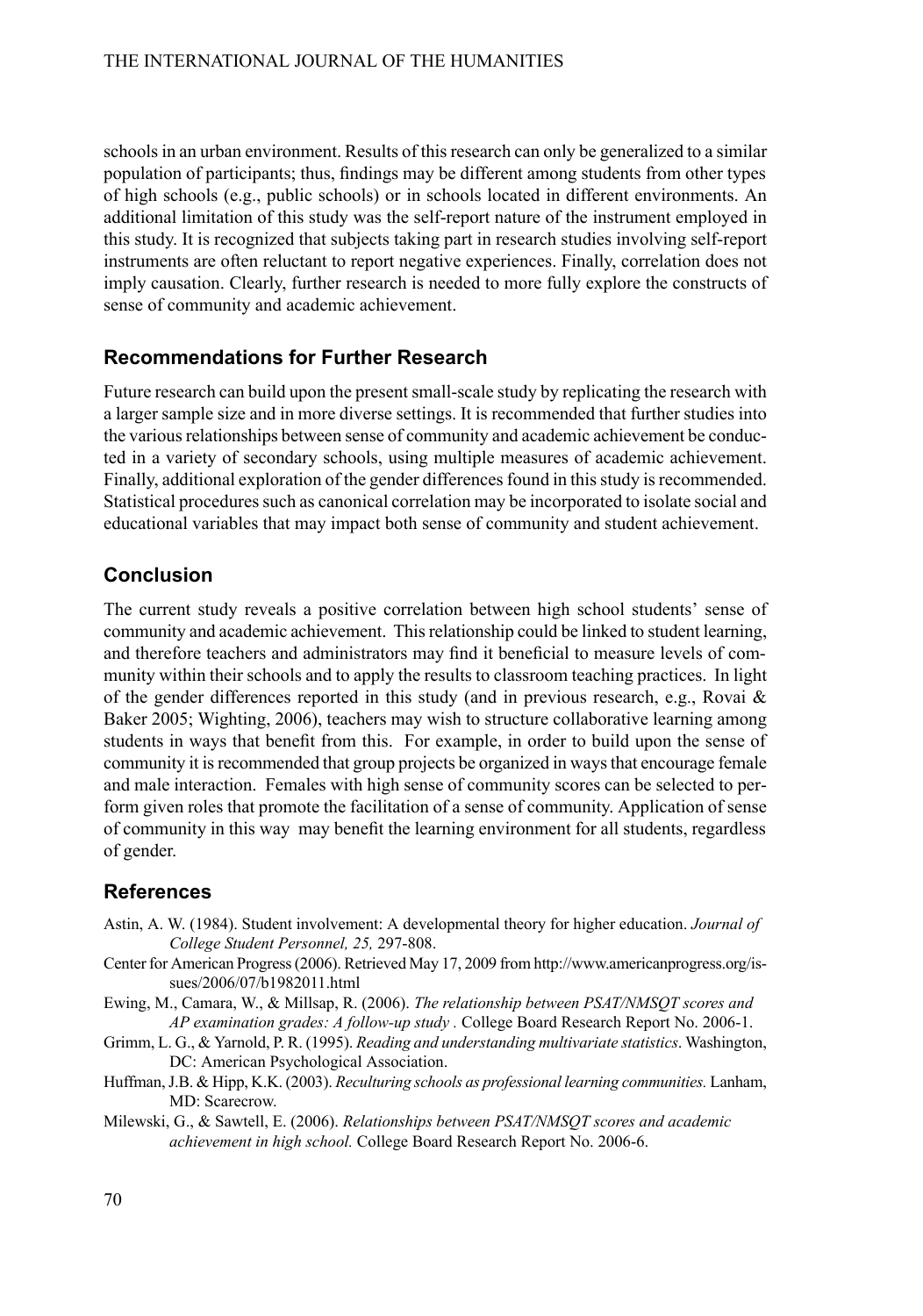Mitchell, C., & Sackney, L. (2000). *Profound improvement: Building capacity for a learning community.* Lisse, Netherlands: Swets & Zeitlinger.

Nunnaly, J. (1978). *Psychometric theory*. New York, NY: McGraw-Hill.

- Overbaugh, R., & Lin, S. (2006). Student characteristics, sense of community, and cognitive achievement in web-based and lab-based learning environments. *Journal of Research on Technology in Education, 39*(2), 205-223.
- Rovai, A. P., & Baker, J. D. (2005). Gender differences in online learning: Sense of community, perceived learning, and interpersonal interactions. *Quarterly Review of Distance Education, 6*(1), 31-44.
- Rovai, A. P., Wighting, M.J., & Lucking, R. (2004). The Classroom and School Community Inventory: Development, refinement, and validation of a self-report measure for educational research. *Internet and Higher Education, 7*(4), 263-280.
- Rutter, M., & Maughan, B. (2002). School effectiveness findings 1979-2002. *Journal of School Psychology*, *40*, 451-475.
- Stoll, L., Fink, D. & Earl, L. (2003). *It's about learning (and it's about time).* London: Routledge Falmer.
- Tabachnick, B. G., & Fidell, L. S. (2001). *Using multivariate statistics* (4th ed.). Needham Heights, MA: Allyn & Bacon.
- The College Board. (2008). *2008-09 PSAT/NMSQT fact sheet.* Retrieved December 15, 2008 from http://professionals.collegeboard.com/profdownload/psatnmsqt-fact-sheet.pdf.
- Tinto, V. (1997). Classrooms as communities: Exploring the educational character ofstudent persistence. *Journal of Higher Education*, *68*(6), 599-623.
- Wighting, M. J. (2006). Effects of computer use on high school students' sense of community. *The Journal of Educational Research*, *99* (6), 371-379.

#### **About the Authors**

#### *Dr. Mervyn Wighting*

Mervyn J. Wighting, originally from the south of England, has considerable experience in the education of people from diverse ethnic and cultural backgrounds, and has taught in a variety of institutions in the United Kingdom and in Europe. Dr. Wighting has lived in the United States for the past twelve years, where he has worked in public and independent schools as well as in higher education. He possesses a Virginia professional teaching license with endorsements as a principal and as a teacher in middle and secondary education. He has taught extensively through both face to face instruction and distance education, and is a strong advocate of lifelong learning.

#### *Dr. Deanna Nisbet*

Dr. Deanna Nisbet is an Associate Professor and Director of the TESOL Program in the School of Education at Regent University. Her areas of expertise and research include first and second language acquisition, literacy forsecond language learners, classroom community, and research related to Chinese students of English as a second or foreign language. Dr. Nisbet developed and presently oversees the Regent TESOL program, as well as partnerships with school districts in the Hampton Roads, VA area, for the training of current and prospective ESL teachers and tutors.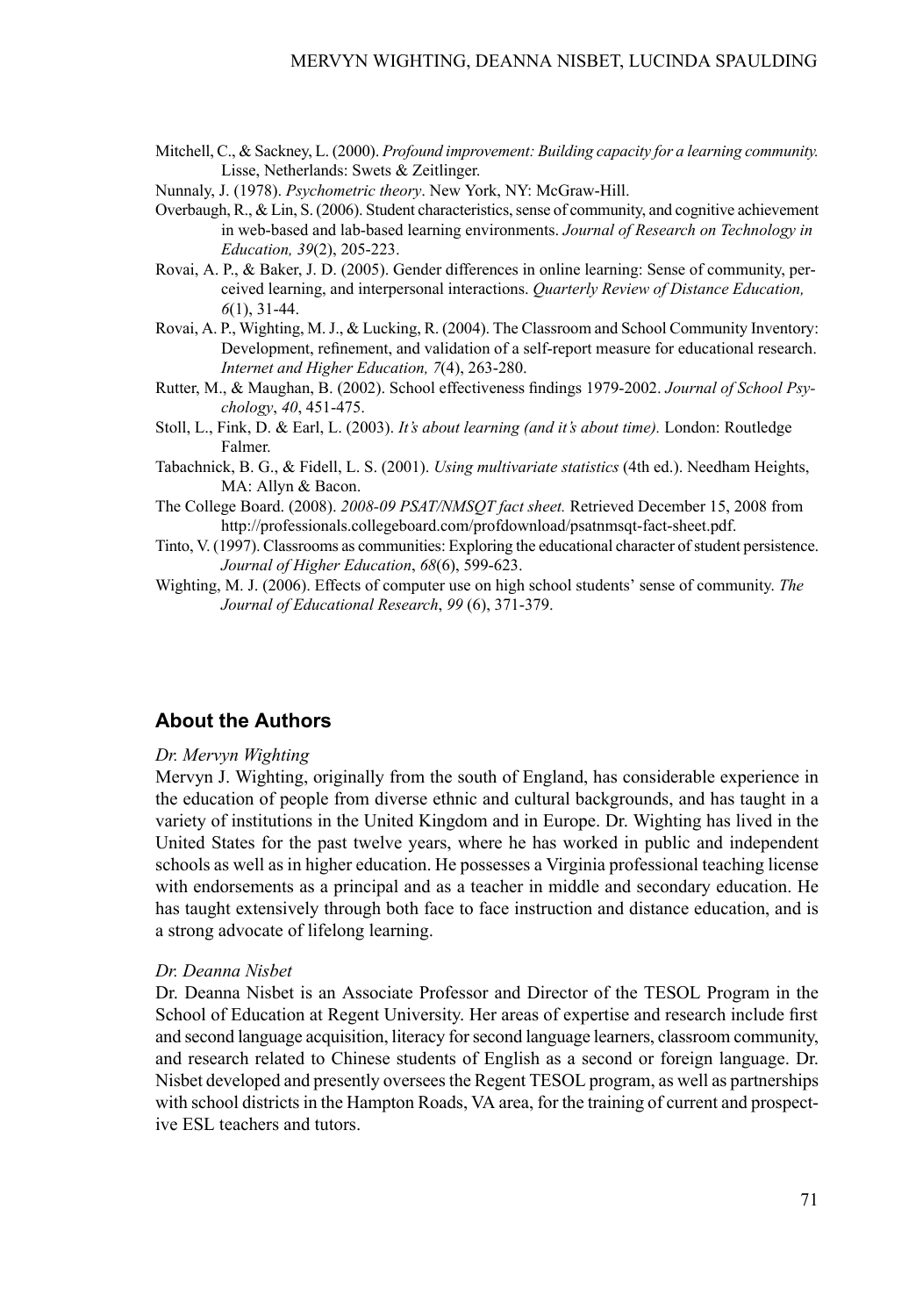#### *Lucinda Spaulding*

Originally from Ottawa, Canada, Lucinda S. Spaulding is an Assistant Professor in the School of Education at Liberty University in Lynchburg, VA. She has taught in general education, special education, and inclusion settings at the elementary level in the United States and ESL at the high school level in Japan. Her research interests include resilience in children and youth, standards based reform and educational policy, specific learning disability and methods of best practice, and the history of special education.